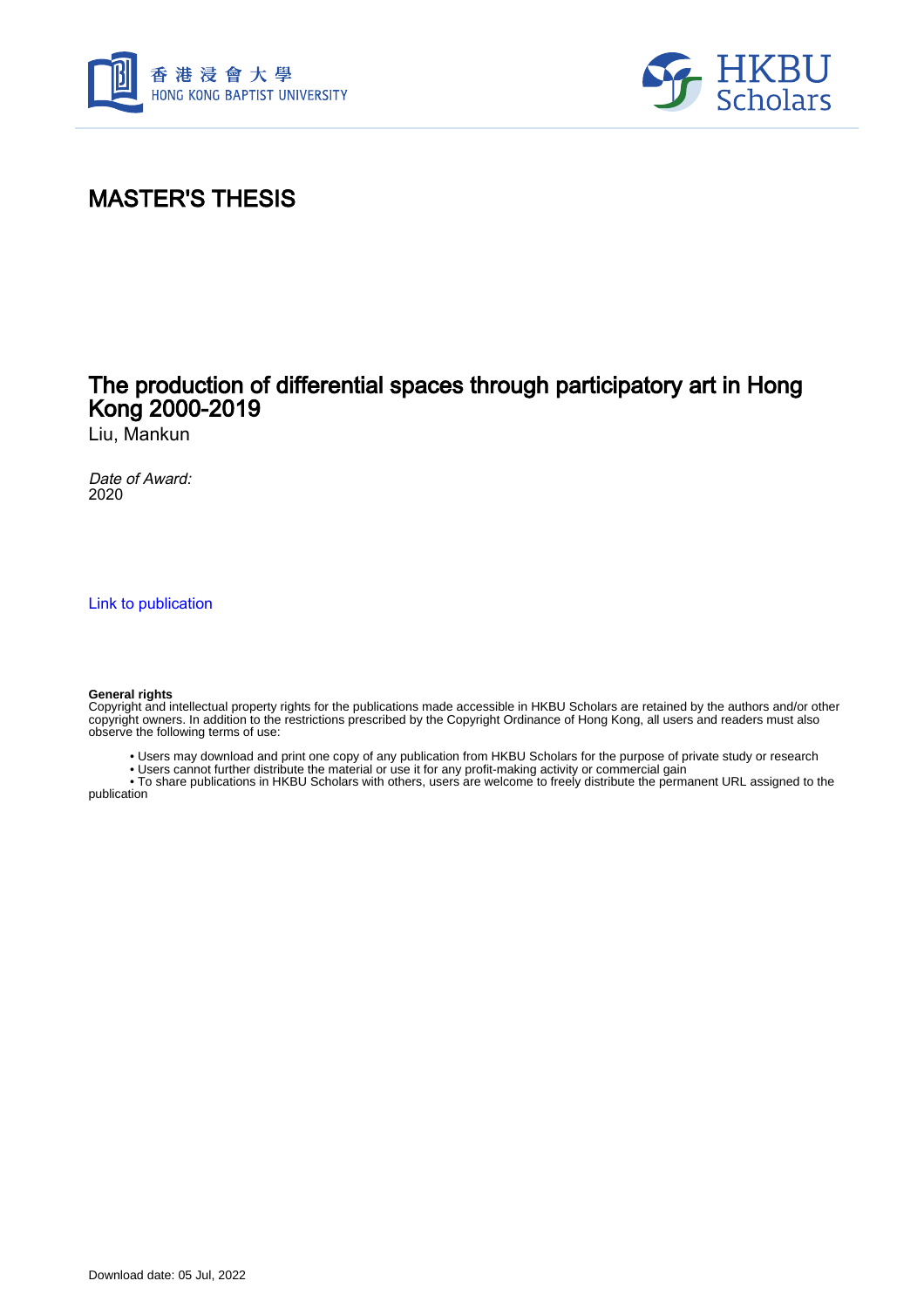### **Abstract**

<span id="page-1-0"></span>Since the preservation campaigns at Lee Tung Street, the Star Ferry Pier and the Queen's Pier that erupted in early to mid-2000s, Hong Kong participatory art has undertaken an increasingly proactive role in local spatial movements, which marks the organizational and strategical evolvements of this artistic category that differentiate it from earlier public and community art. While research initiatives after 2010 have identified regional geospatial politics as one major concern for local participatory art today, existing studies tend to take a contextual approach with main emphases on why art becomes involved in urban spatial struggles while rarely proceeding to investigate what strategies or modes of spatial practices have emerged from relevant projects and what implications they have on the material-social spaces of the city. This hesitation to forward an interpretive evaluation of the focused phenomenon stems from the absence of epistemological concreteness in participatory art theories and criticisms, which necessitates the introduction of new analytical tools in research on the subject. To answer the pending questions, this research employs Henry Lefebvre's theories of the social production of space to examine three representative projects selected from a preliminary survey of local participatory art programs/groups which involve spatial practices. In exploring the contents, strategies, and socio-spatial implications of these cases, it presents three models of spatially oriented participatory art. On this basis, a cross-case analysis is conducted to explore how participatory art in general offers counterforces against the neoliberalist social-material and aesthetic reprogramming of the city while laying the social foundation for the anticipated production of differential spaces. As more urban renewal and land resumption plans are anticipated to storm through the city in the coming decades,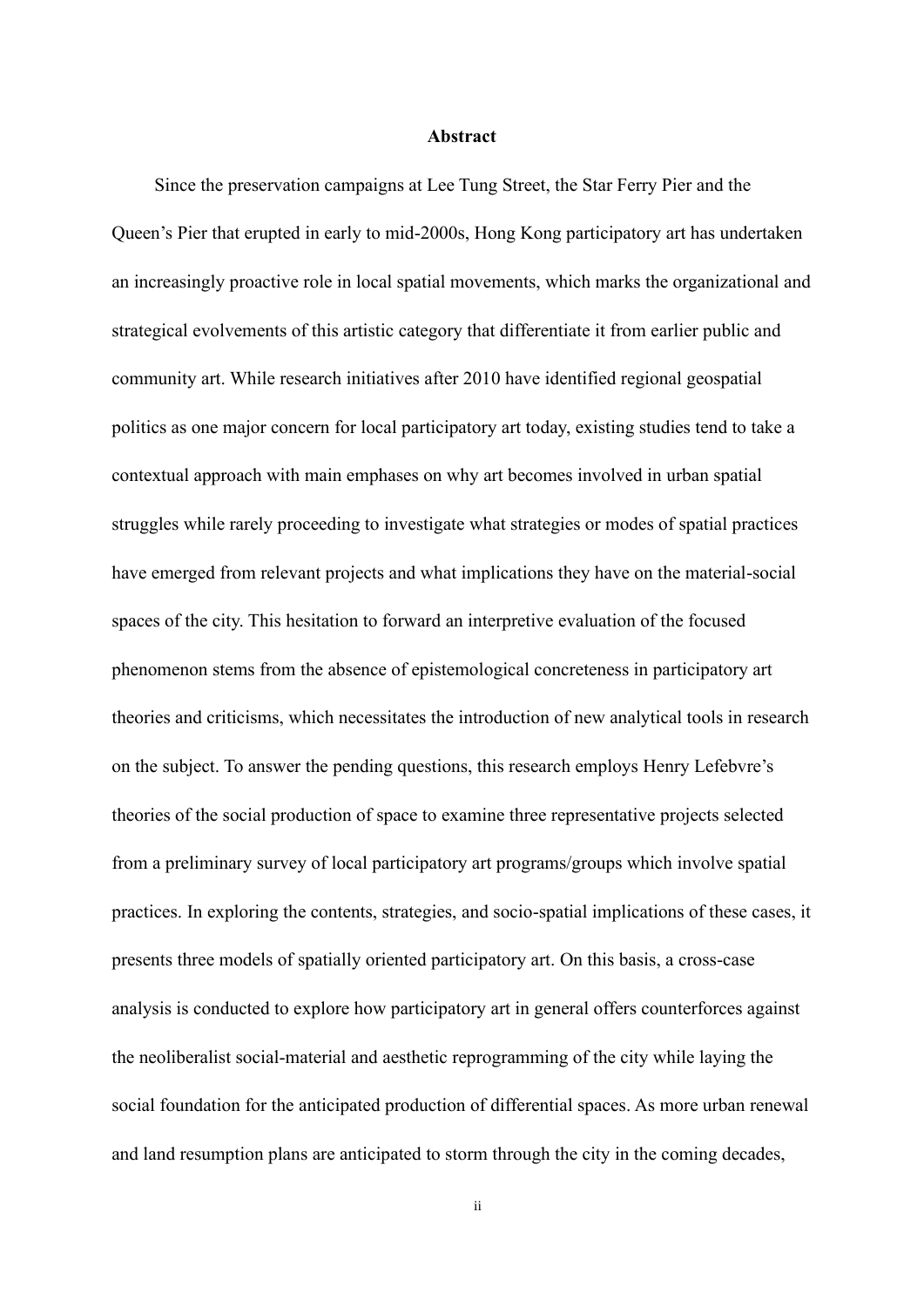this research hopes to provide for practitioners, researchers, and local communities the discursive and conceptual tools to understand the role of art in preceding and future spatial contestations.